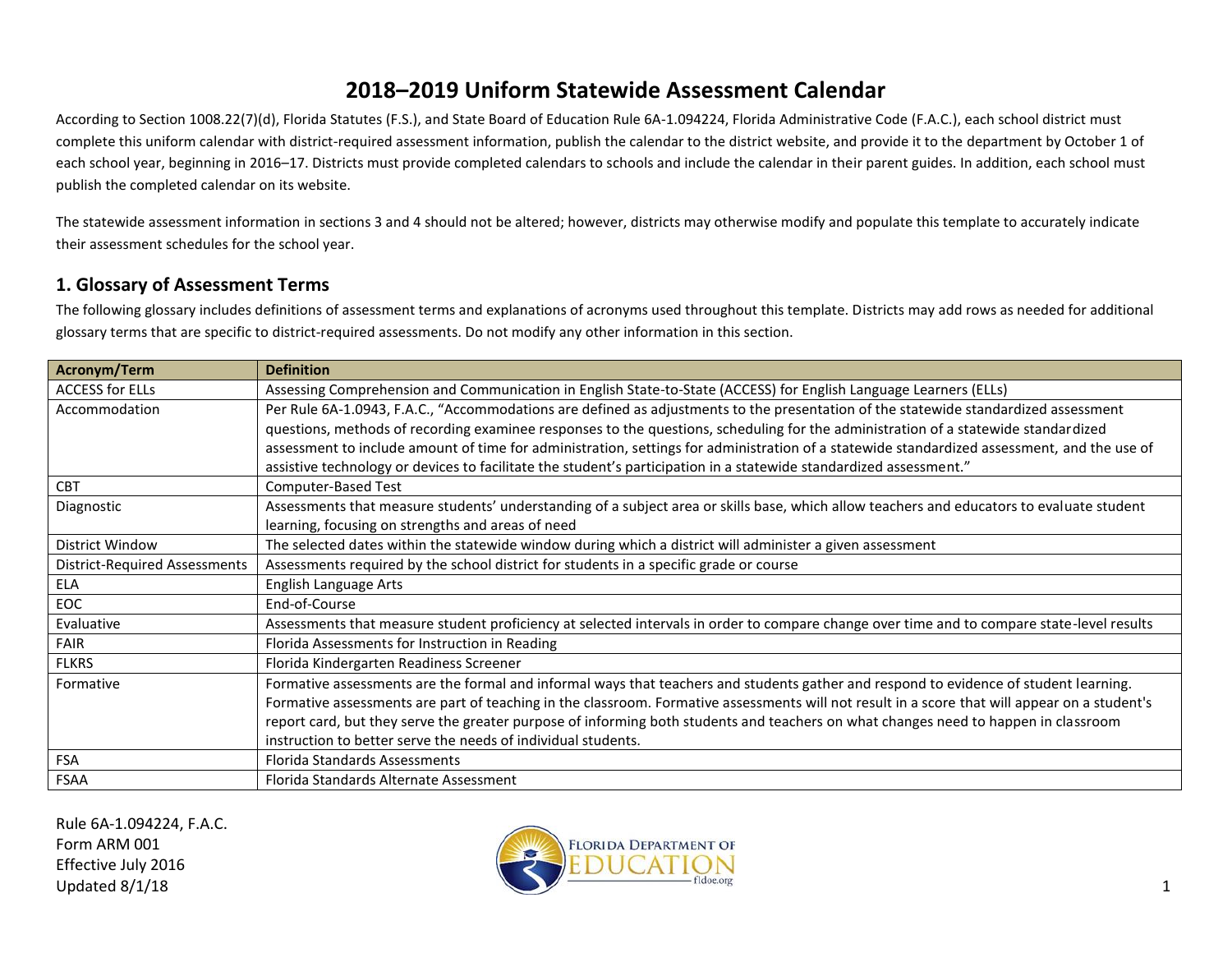| Acronym/Term               | <b>Definition</b>                                                                                                                               |
|----------------------------|-------------------------------------------------------------------------------------------------------------------------------------------------|
| Interim                    | Interim assessments are administered on a smaller scale (i.e., school or district) with results that can be used at the classroom level or      |
|                            | aggregated at the school- or district-level. Depending on the design, interim assessments can be used to predict a student's ability to succeed |
|                            | on a summative assessment, to evaluate a program, or to diagnose student learning gaps.                                                         |
| <b>NAEP</b>                | National Assessment of Educational Progress                                                                                                     |
| <b>NGSSS</b>               | Next Generation Sunshine State Standards                                                                                                        |
| PBT                        | Paper-Based Test                                                                                                                                |
| <b>Progress Monitoring</b> | Process used to determine whether a student's academic performance is improving, at what rate it is improving, and how effective instruction    |
|                            | has been                                                                                                                                        |
| PSAT/NMSQT                 | Preliminary SAT/National Merit Scholarship Qualifying Test                                                                                      |
| Summative                  | Assessments that evaluate student mastery of Florida's academic standards at or near the conclusion of the course of instruction                |
| Statewide, Standardized    | All assessments required by s. 1008.22, Florida Statutes (F.S.)                                                                                 |
| Assessments                |                                                                                                                                                 |
| Statewide Window           | The range of dates during which districts and/or schools may choose to administer a given assessment                                            |
| <b>Testing Time</b>        | The amount of time individual students are each given to respond to test items on each test                                                     |

#### **2. Test, Type, and Purpose/Use**

Add rows as needed to define district-required tests, test type, and their purpose/use in your district. If additional types are added, define applicable types in the glossary. Do not modify any other information in this section.

| Test                 | <b>Type</b>                    | <b>Purpose/Required Use</b>                                     | <b>Statutory Authority/Required Use Citation</b> |
|----------------------|--------------------------------|-----------------------------------------------------------------|--------------------------------------------------|
| ACCESS for ELLs 2.0  | Diagnostic                     | Measure English language acquisition of ELLs                    | s. 1003.56, F.S.                                 |
| Alternate ACCESS for | Diagnostic                     | Measure English language acquisition of ELLs with significant   | Rule 6A-6.0902, F.A.C.                           |
| <b>ELLS</b>          |                                | cognitive disabilities                                          | Rule 6A-6.0903, F.A.C.                           |
|                      |                                |                                                                 | Rule 6A-6.09021, F.A.C.                          |
| <b>FAIR</b>          | Diagnostic/Progress Monitoring | Provides general estimate of students' reading ability/monitors | s. 1008.25(4), F.S.                              |
|                      |                                | students' progress toward meeting grade-level skills in reading |                                                  |
| <b>FLKRS</b>         | Diagnostic/Progress Monitoring | Determine readiness for kindergarten; used to calculate VPK     | s. 1002.69, F.S.                                 |
|                      |                                | Provider Kindergarten Readiness Rates                           | Rule 6M-8.601, F.A.C.                            |

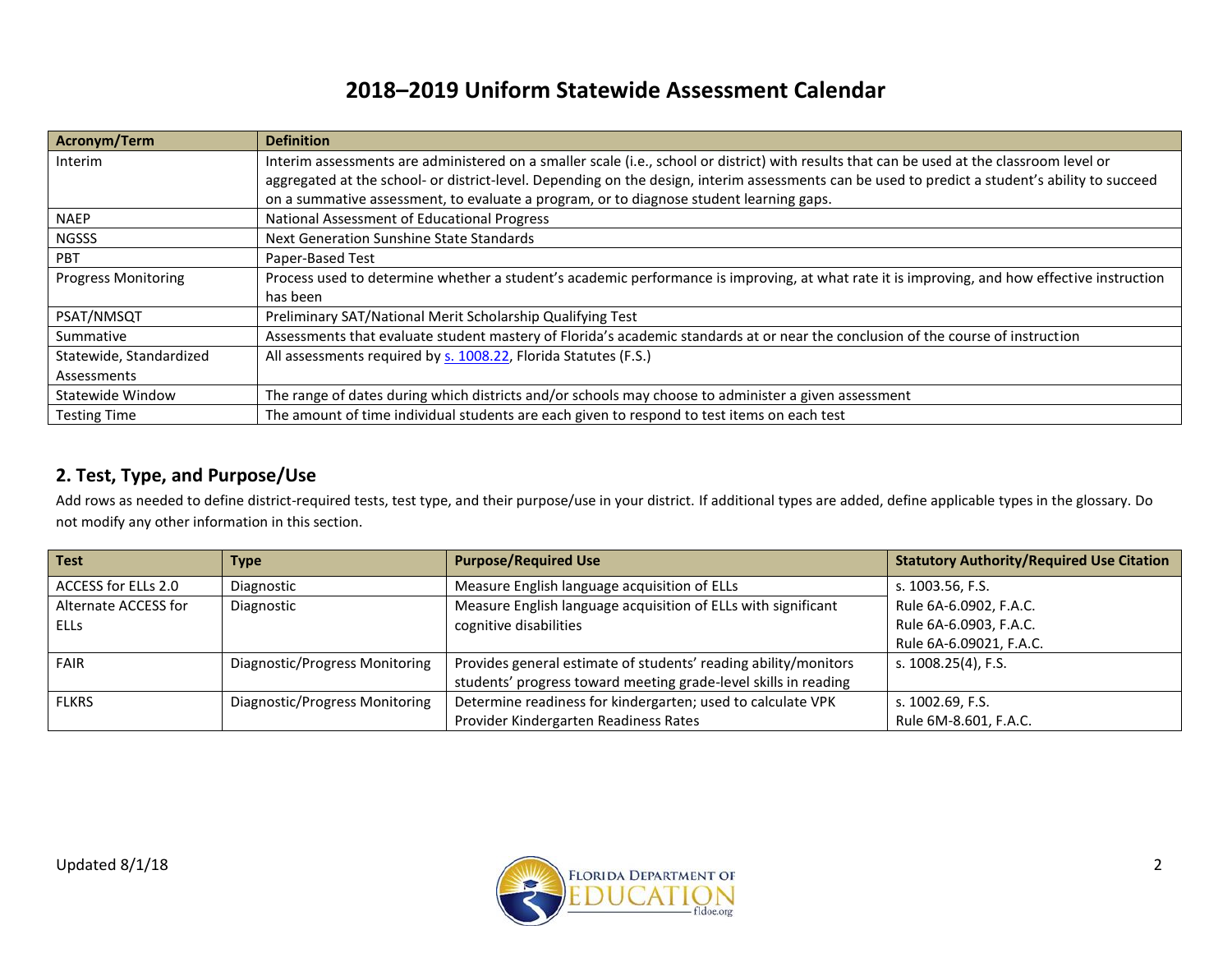| <b>Test</b>                  | <b>Type</b> | <b>Purpose/Required Use</b>                                     | <b>Statutory Authority/Required Use Citation</b> |
|------------------------------|-------------|-----------------------------------------------------------------|--------------------------------------------------|
| <b>FSA</b>                   | Summative   | Purpose: Measure student achievement of Florida's academic      | s. 1008.22, F.S.                                 |
| <b>FSAA</b>                  | Summative   | standards (Florida Standards, Next Generation Sunshine State    | Rule 6A-1.09422, F.A.C.                          |
| <b>NGSSS EOC Assessments</b> | Summative   | Standards)                                                      | Rule 6A-1.0943, F.A.C.                           |
| Statewide Science            | Summative   | Required uses: third grade retention; high school standard      | Rule 6A-1.09432, F.A.C.                          |
| Assessment                   |             | diploma; EOC assessments as 30% of course grade; school grades; | Rule 6A-1.094223, F.A.C                          |
|                              |             | school improvement rating; district grades; differentiated      | s. 1008.25, F.S.                                 |
|                              |             | accountability; scholar designation; federal reporting; Credit  | Rule 6A-1.094221, F.A.C.                         |
|                              |             | Acceleration Program (CAP); school improvement plans; school,   | Rule 6A-1.094222, F.A.C.                         |
|                              |             | district, state, and federal reporting                          | s. 1003.4156, F.S.                               |
|                              |             | Optional uses: progress monitoring in accordance with student   | s. 1003.4282, F.S.                               |
|                              |             | progress plan                                                   | s. 1008.34, F.S.                                 |
|                              |             |                                                                 | Rule 6A-1.09981, F.A.C.                          |
|                              |             |                                                                 | s. 1008.341, F.S.                                |
|                              |             |                                                                 | Rule 6A-1.099822, F.A.C.                         |
|                              |             |                                                                 | s. 1008.33, F.S.                                 |
|                              |             |                                                                 | Rule 6A-1.099811, F.A.C.                         |
|                              |             |                                                                 | s. 1012.34, F.S.                                 |
|                              |             |                                                                 | s. 1002.38, F.S.                                 |
| <b>NAEP</b>                  | Evaluative  | Measure student performance for comparison among state and      | s. 1008.22, F.S.                                 |
|                              |             | national populations over time                                  |                                                  |
| PreACT                       | Summative   | Inform course placement                                         | s. 1007.35, F.S.                                 |
| PSAT/NMSQT                   | Summative   | Inform course placement                                         | s. 1007.35, F.S.                                 |

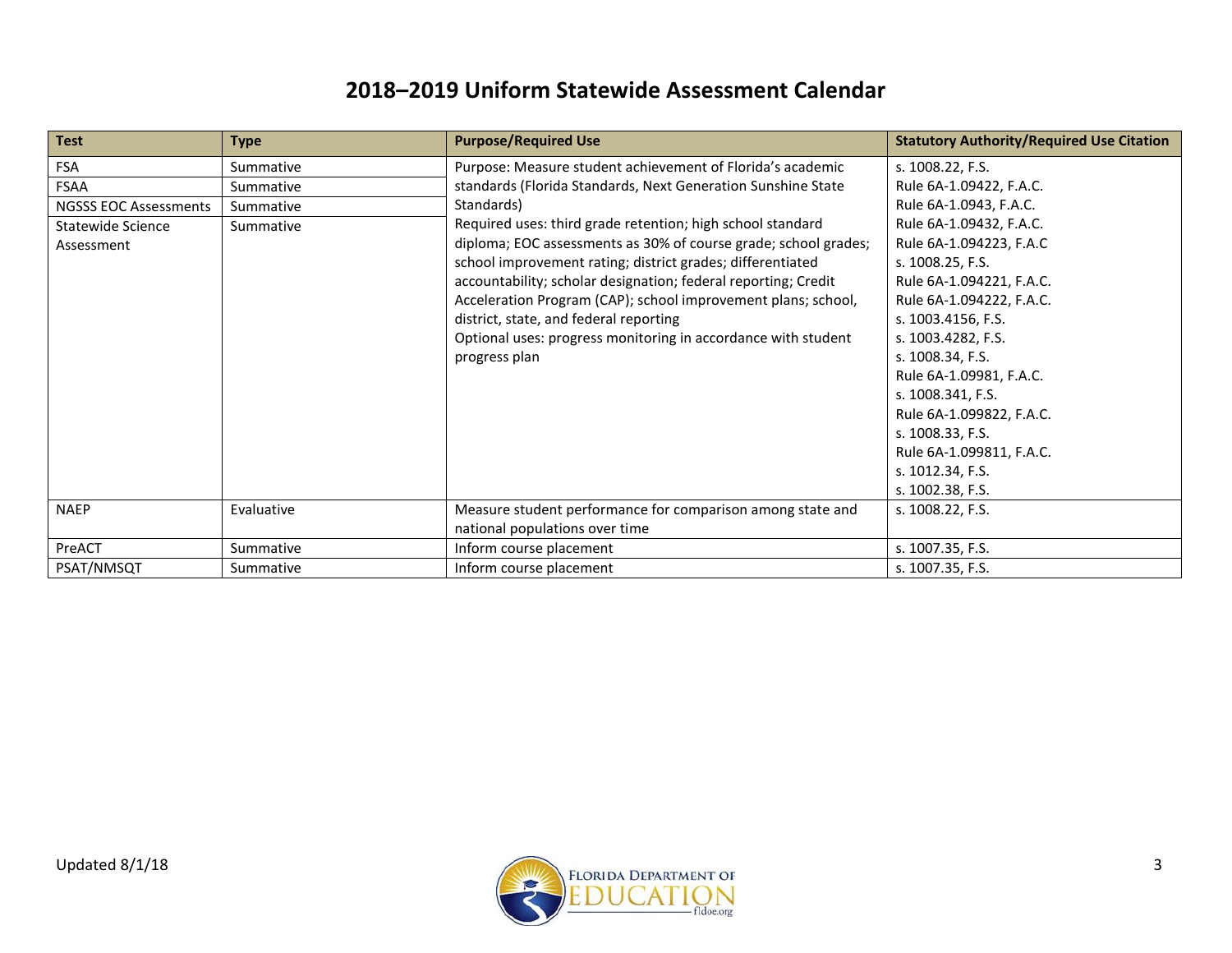#### **3. Required Statewide Assessments**

The following assessments are required for students as indicated in the Students to Be Tested column.

Populate the District Window column for each assessment in the table below. Do not modify any other information in this section. When calculating total test time in Section 6, do not include times for assessments indicated by grey rows, which indicate duplicate assessment windows (e.g., EOCs), assessments that take the place of another assessment, or assessments that do not have a specified testing time.

| <b>Assessment</b>                                               | <b>Students to Be Tested</b>                                                                                                                                                | <b>Statewide Window</b>                                  | <b>District Window</b>                                   | <b>Mode</b>      | <b>Testing Time</b>        | <b>Results Expected</b>                     |
|-----------------------------------------------------------------|-----------------------------------------------------------------------------------------------------------------------------------------------------------------------------|----------------------------------------------------------|----------------------------------------------------------|------------------|----------------------------|---------------------------------------------|
| <b>FLKRS</b>                                                    | Kindergarten                                                                                                                                                                | July 9-October 12, 2018                                  | August 27-<br>September 25, 2018                         | CBT <sup>1</sup> | 15-20 minutes              | Immediately<br>following test<br>completion |
| FSAA-Datafolio                                                  | Students with<br>significant cognitive<br>disabilities for whom<br>participation in the<br>general statewide<br>assessment is<br>inappropriate, even<br>with accommodations | Collection Period 1:<br>September-October<br>2018        | <b>Collection Period 1:</b><br>September-October<br>2018 | <b>PBT</b>       | Varies/Untimed             | June 2019                                   |
| FSA Algebra 1 and<br>Geometry EOC<br>assessments                | Students enrolled in<br>associated courses                                                                                                                                  | September 10-28, 2018                                    | September 10-28,<br>2018                                 | CBT <sup>1</sup> | 180 minutes $2$            | October 2018                                |
| NGSSS Biology 1, Civics,<br>and U.S. History EOC<br>assessments | Students enrolled in<br>associated courses                                                                                                                                  | September 10-28, 2018                                    | September 10-28,<br>2018                                 | CBT <sup>1</sup> | $160$ minutes <sup>3</sup> | October 2018                                |
| FSAA-Datafolio                                                  | Students with<br>significant cognitive<br>disabilities for whom<br>participation in the<br>general statewide<br>assessment is<br>inappropriate, even<br>with accommodations | <b>Collection Period 2:</b><br>November-December<br>2018 | <b>Collection Period 2:</b><br>November-December<br>2018 | <b>PBT</b>       | Varies/Untimed             | <b>June 2019</b>                            |

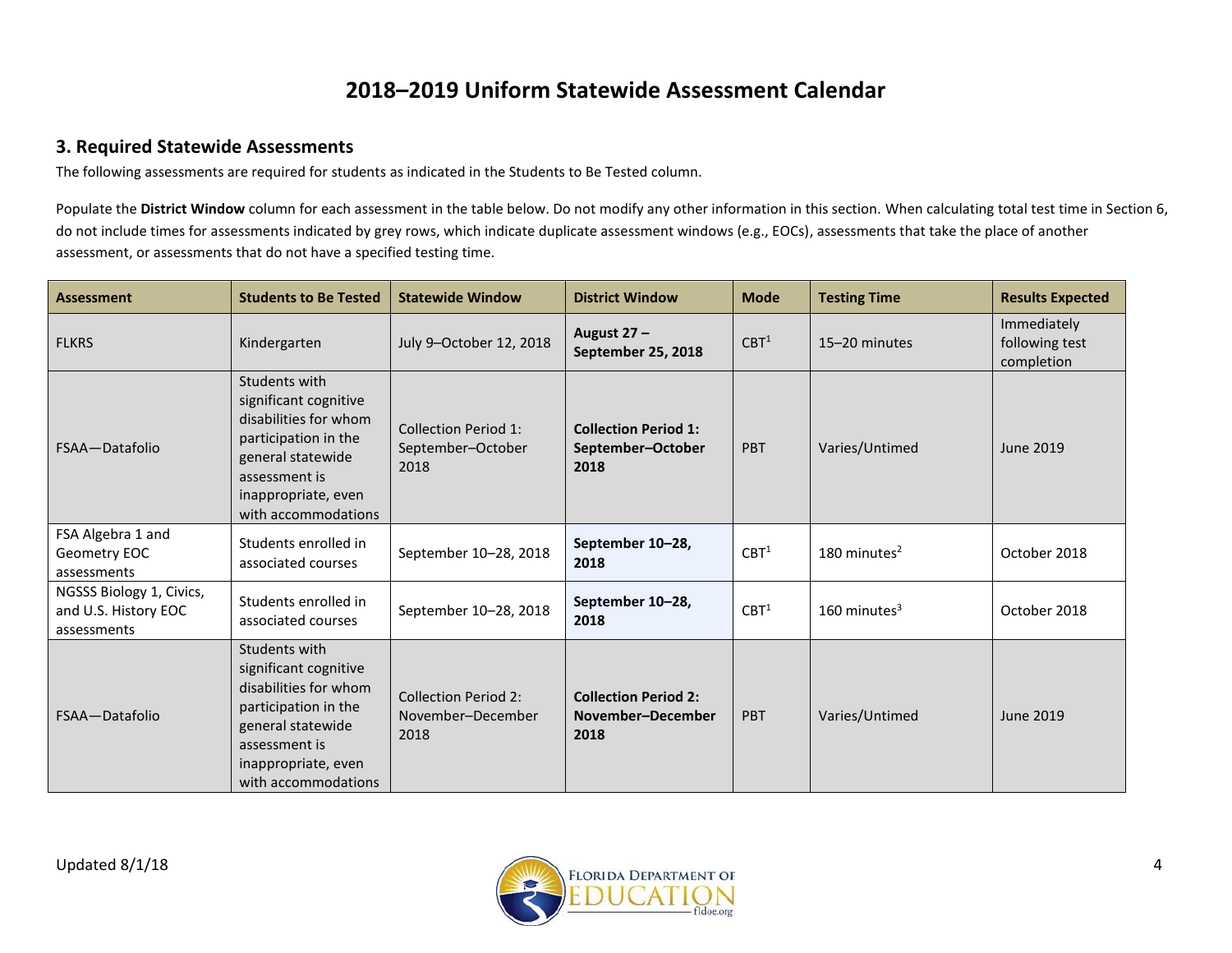| <b>Assessment</b>                                               | <b>Students to Be Tested</b>                                                                                                                                                | <b>Statewide Window</b>                         | <b>District Window</b>                          | <b>Mode</b>      | <b>Testing Time</b>                                                   | <b>Results Expected</b> |
|-----------------------------------------------------------------|-----------------------------------------------------------------------------------------------------------------------------------------------------------------------------|-------------------------------------------------|-------------------------------------------------|------------------|-----------------------------------------------------------------------|-------------------------|
| FSA Algebra 1 and<br>Geometry EOC<br>assessments                | Students enrolled in<br>associated courses                                                                                                                                  | November 26-<br>December 14, 2018               | November 26-<br><b>December 14, 2018</b>        | CBT <sup>1</sup> | 180 minutes $2$                                                       | January 2019            |
| NGSSS Biology 1, Civics,<br>and U.S. History EOC<br>assessments | Students enrolled in<br>associated courses                                                                                                                                  | November 26-<br>December 14, 2018               | November 26-<br><b>December 14, 2018</b>        | CBT <sup>1</sup> | $160$ minutes <sup>3</sup>                                            | January 2019            |
| FSAA-Datafolio                                                  | Students with<br>significant cognitive<br>disabilities for whom<br>participation in the<br>general statewide<br>assessment is<br>inappropriate, even<br>with accommodations | <b>Collection Period 3:</b><br>March-April 2019 | <b>Collection Period 3:</b><br>March-April 2019 | <b>PBT</b>       | Varies/Untimed                                                        | <b>June 2019</b>        |
| <b>FSAA-Performance Task</b>                                    | Students with<br>significant cognitive<br>disabilities for whom<br>participation in the<br>general statewide<br>assessment is<br>inappropriate, even<br>with accommodations | February 25-April 26,<br>2019                   | February 25-April 26,<br>2019                   | <b>PBT</b>       | Varies/Untimed                                                        | June 2019               |
| FSA ELA - Reading                                               | Grade 3                                                                                                                                                                     | April 1-12, 2019                                | April 3 & 4, 2019<br>Make-ups through 4/12      | PBT              | 160 minutes                                                           | May 2019                |
| FSA ELA - Writing                                               | Grades 4-6                                                                                                                                                                  | April 1-12, 2019                                | April 2, 2019<br>Make-ups through 4/12          | PBT              | 120 minutes                                                           | June 2019               |
| FSA ELA - Writing                                               | Grades 7-10                                                                                                                                                                 | April 1-12, 2019                                | April 1-5, 2019<br>Make-ups through 4/12        | CBT <sup>1</sup> | 120 minutes                                                           | June 2019               |
| FSA ELA - Reading                                               | Grades 4-6                                                                                                                                                                  | May 1-14, 2019                                  | May 1 & 2, 2019<br>Make-ups through 5/14        | PBT              | Grades 4-5 Reading: 160<br>minutes<br>Grade 6 Reading: 170<br>minutes | June 2019               |

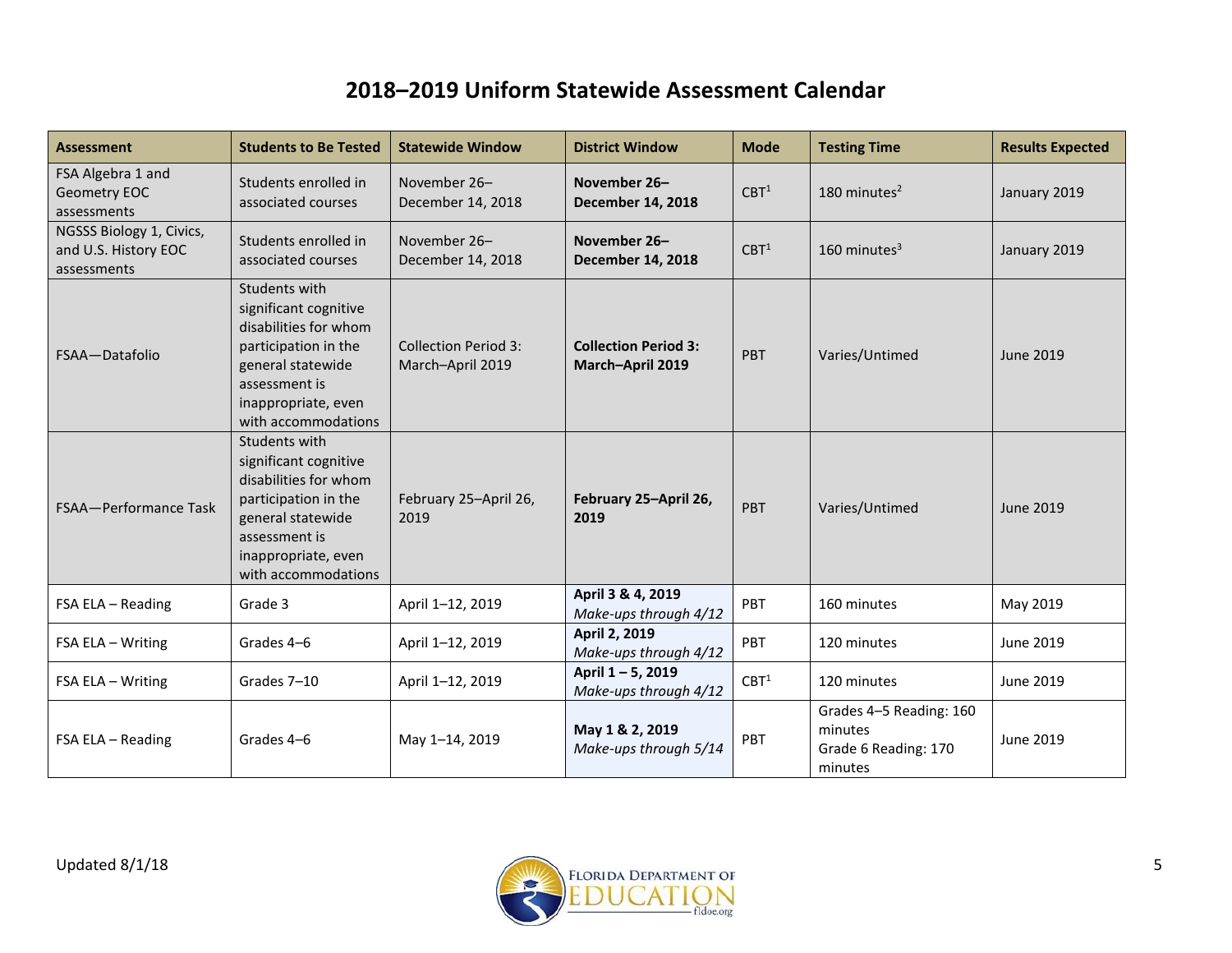| <b>Assessment</b>                                               | <b>Students to Be Tested</b>               | <b>Statewide Window</b> | <b>District Window</b>                                                    | <b>Mode</b>      | <b>Testing Time</b>                                                           | <b>Results Expected</b> |
|-----------------------------------------------------------------|--------------------------------------------|-------------------------|---------------------------------------------------------------------------|------------------|-------------------------------------------------------------------------------|-------------------------|
| <b>FSA Mathematics</b>                                          | Grades 3-6                                 | May 1-14, 2019          | May 7 & 8, 2019<br>Make-ups through 5/14                                  | PBT              | Grades 3-5 Mathematics:<br>160 minutes<br>Grade 6 Mathematics:<br>180 minutes | June 2019               |
| <b>NGSSS Statewide Science</b><br>Assessment                    | Grades 5 and 8                             | May 1-14, 2019          | May 9, 2019<br>Day 2 (Grade 5) -<br>May 10, 2019<br>Make-ups through 5/14 | PBT              | 160 minutes                                                                   | June 2019               |
| FSA ELA - Reading                                               | Grades 7-10                                | May 1-29, 2019          | May 1-8, 2019<br>Make-ups through 5/29                                    | CBT <sup>1</sup> | Grades 7-8 Reading: 170<br>minutes<br>Grades 9-10 Reading:<br>180 minutes     | June 2019               |
| <b>FSA Mathematics</b>                                          | Grades 7 and 8                             | May 1-29, 2019          | May 8-15, 2019<br>Make-ups through 5/29                                   | CBT <sup>1</sup> | 180 minutes                                                                   | June 2019               |
| FSA Algebra 1 and<br>Geometry EOC<br>assessments                | Students enrolled in<br>associated courses | May 1-29, 2019          | May 8-15, 2019<br>Make-ups through 5/29                                   | CBT <sup>1</sup> | 180 minutes $2$                                                               | June 2019               |
| NGSSS Biology 1, Civics,<br>and U.S. History EOC<br>assessments | Students enrolled in<br>associated courses | May 1-29, 2019          | May 15 - 22, 2019<br>Make-ups through 5/29                                | CBT <sup>1</sup> | 160 minutes $3$                                                               | <b>June 2019</b>        |
| FSA Algebra 1 and<br>Geometry EOC<br>assessments                | Students enrolled in<br>associated courses | July 15-26, 2019        | July 15 - 19, 2019                                                        | CBT <sup>1</sup> | 180 minutes $2$                                                               | August 2019             |
| NGSSS Biology 1, Civics,<br>and U.S. History EOC<br>assessments | Students enrolled in<br>associated courses | July 15-26, 2019        | July 15 - 19, 2019                                                        | CBT <sup>1</sup> | 160 minutes $3$                                                               | August 2019             |

<sup>1</sup> Paper-based accommodations (e.g., regular print, large print, braille, one-item-per-page) for computer-based tests are available to eligible students if indicated as an accommodation on an IEP or Section 504 plan. <sup>2</sup> Any student taking an FSA EOC assessment who has not completed a session by the end of the allotted time may continue working up to half the length of a typical school day.

<sup>3</sup> Any student taking an NGSSS EOC assessment who has not completed the session by the end of the allotted time may continue working; however, testing must be completed within the same school day.

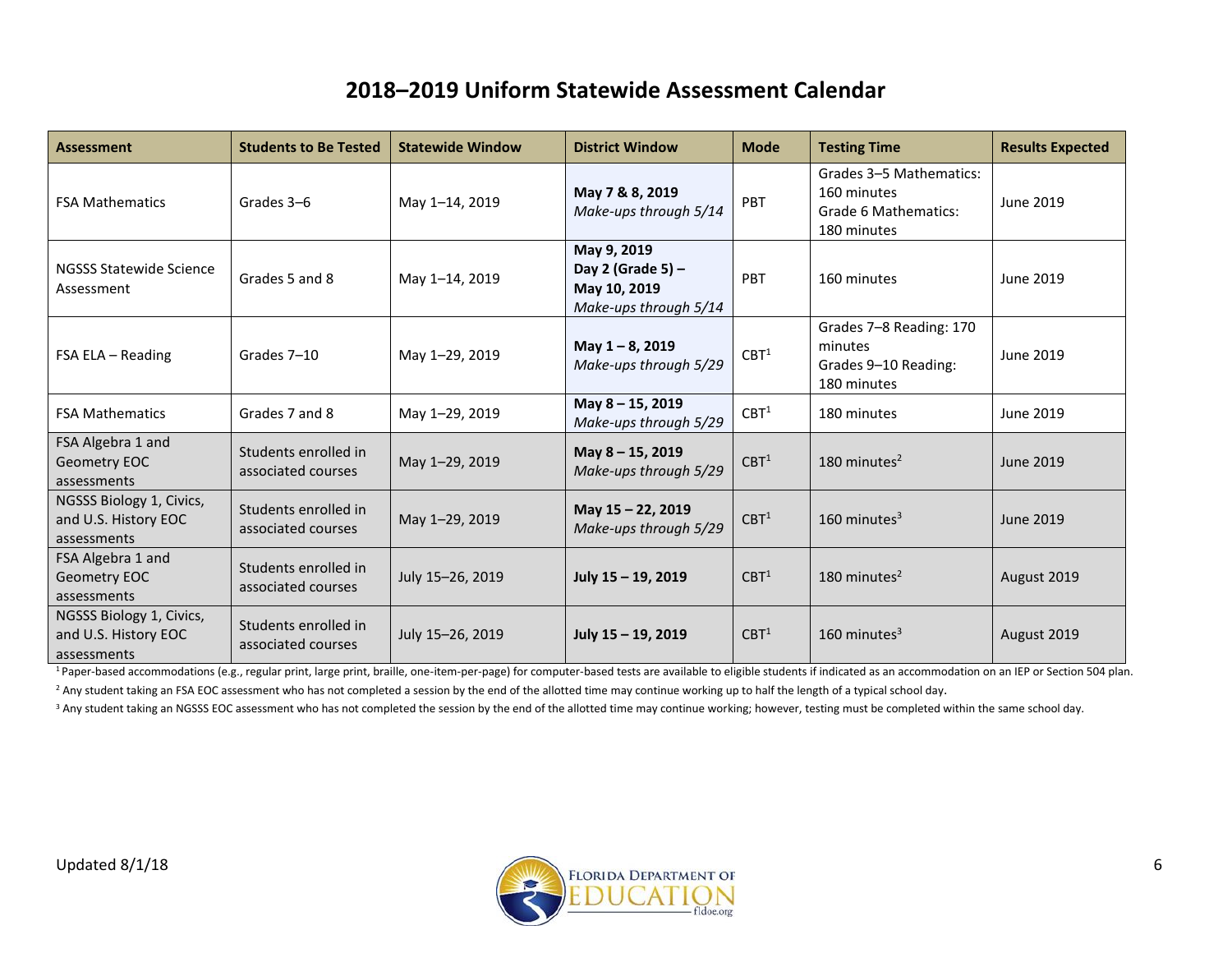#### **4. Statewide Assessments for SELECT Students**

The following assessments are only intended for selected students/students in certain sub-groups. Populate the **District Window** column for the assessments in the table below. If an assessment is not being administered in your district, indicate "N/A" in the District Window column. Do not modify any other information in this section.

Because the tests included in this section are not administered to all students or, in some cases, are optional for students, the testing time for these tests should not be included in the total testing time calculated in Section 6.

| <b>Assessment</b>                | <b>Applicable Students<sup>4</sup></b>                                                                         | <b>Statewide Window</b>                                               | <b>District Window</b>         | <b>Mode</b>      | <b>Testing Time</b>                                                                            | <b>Results Expected</b>                |
|----------------------------------|----------------------------------------------------------------------------------------------------------------|-----------------------------------------------------------------------|--------------------------------|------------------|------------------------------------------------------------------------------------------------|----------------------------------------|
| <b>FAIR</b>                      | Grades 3-12                                                                                                    | Assessment Period (AP)<br>1: First day of school-<br>November 2, 2018 | N/A                            | CBT <sup>1</sup> | 45 minutes                                                                                     | 1 week after                           |
| PreACT                           | Grade 10                                                                                                       | September-December<br>2018                                            | N/A                            | PBT              | 150 minutes                                                                                    | Approximately 2<br>weeks after testing |
| ELA Grade 10 Retake -<br>Writing |                                                                                                                | September 10-21, 2018                                                 | September 10-21,<br>2018       | CBT <sup>1</sup> | 120 minutes $2$                                                                                | December 2018                          |
| ELA Grade 10 Retake -<br>Reading |                                                                                                                | September 10-28, 2018                                                 | September 10-28,<br>2018       | CBT <sup>1</sup> | 180 minutes $2$                                                                                | December 2018                          |
| PSAT/NMSQT                       | Grade 10                                                                                                       | October 10, 2018                                                      | <b>October 10, 2018</b>        | PBT              | 165 minutes                                                                                    | January 2019                           |
| <b>FAIR</b>                      | Grades 3-12                                                                                                    | AP 2: November 5,<br>2018-February 8, 2019                            | N/A                            | CBT <sup>1</sup> | 45 minutes                                                                                     | 1 week after                           |
| ACCESS for ELLs 2.0              | Grades K-12 currently<br>classified as ELL with<br>"LY" code                                                   | January 28-March 22,<br>2019                                          | January 28 - March 15,<br>2019 | PBT              | Kindergarten: 45<br>minutes<br>Grades 1-12: 105-245<br>minutes (varies by<br>grade-level/tier) | June 2019                              |
| Alternate ACCESS for ELLs        | Grades 1-12 with<br>significant cognitive<br>disabilities and<br>currently classified as<br>ELL with "LY" code | January 28-March 22,<br>2019                                          | January 28 - March 15,<br>2019 | PBT              | 80 minutes                                                                                     | June 2019                              |

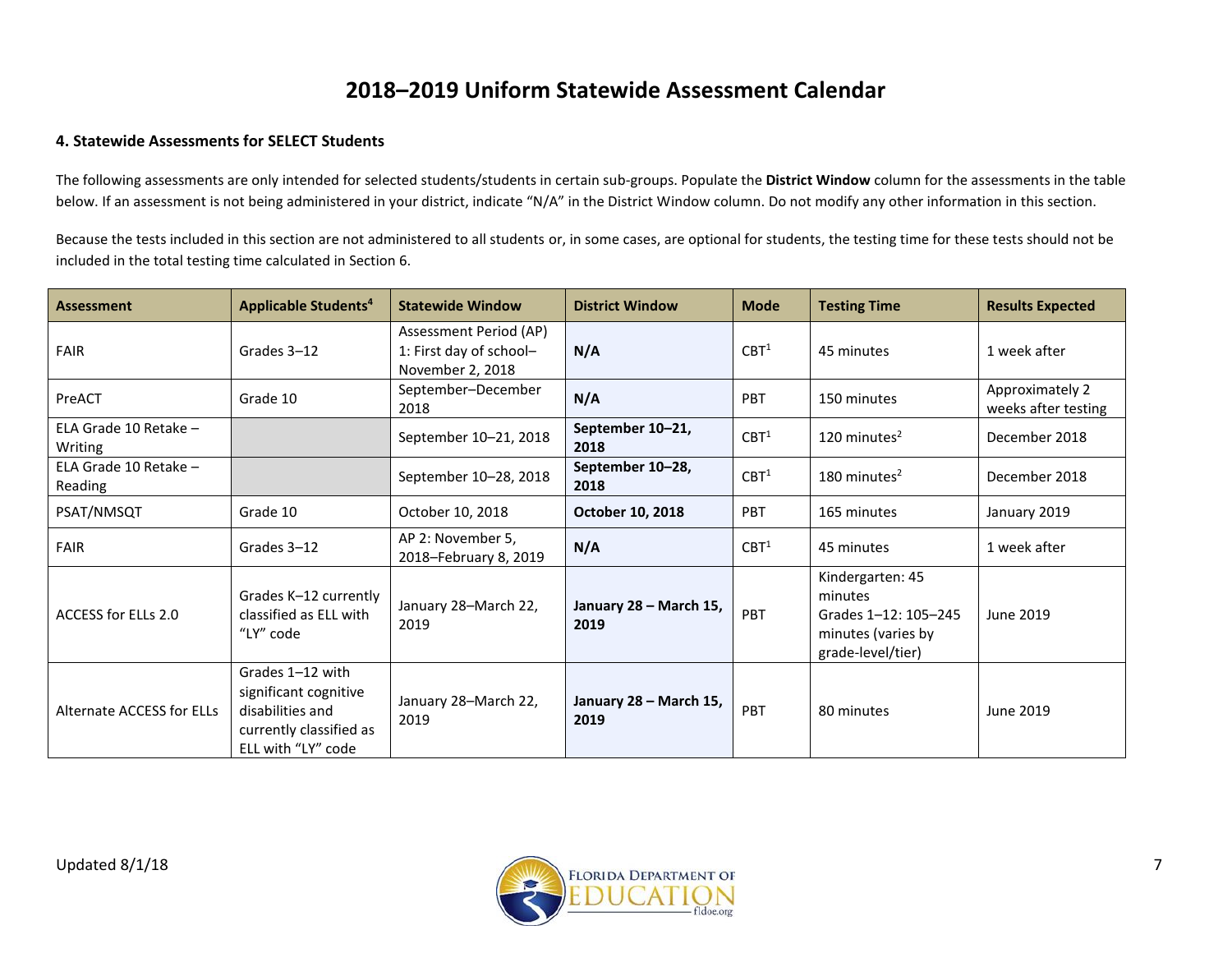| <b>Assessment</b>                           | <b>Applicable Students<sup>4</sup></b> | <b>Statewide Window</b>           | <b>District Window</b>                                                        | <b>Mode</b>      | <b>Testing Time</b> | <b>Results Expected</b>                                                                                                                                                                                                                                 |
|---------------------------------------------|----------------------------------------|-----------------------------------|-------------------------------------------------------------------------------|------------------|---------------------|---------------------------------------------------------------------------------------------------------------------------------------------------------------------------------------------------------------------------------------------------------|
| NAEP - Mathematics,<br>Reading, and Science | Grades 4, 8, and 12                    | January 28-March 8,<br>2019       | January 28-March 8,<br>2019 - Only applies to<br><b>FDOE-selected schools</b> | <b>CBT</b>       | 90-120 minutes      | Fall 2019 (National,<br>State, and Trial<br>Urban District<br>Assessment results):<br>Mathematics and<br>Reading, Grades 4<br>and 8<br>Spring 2020<br>(National results):<br>Mathematics and<br>Reading, Grade 12;<br>Science, Grades 4, 8,<br>and $12$ |
| <b>FAIR</b>                                 | Grades 3-12                            | AP 3: February 11-June<br>7, 2019 | N/A                                                                           | CBT <sup>1</sup> | 45 minutes          | 1 week after                                                                                                                                                                                                                                            |
| ELA Grade 10 Retake -<br>Writing            |                                        | February 25-March 15,<br>2019     | February 25–March 15,<br>2019                                                 | CBT <sup>1</sup> | 120 minutes $2$     | May 2019                                                                                                                                                                                                                                                |
| ELA Grade 10 Retake -<br>Reading            |                                        | February 25-March 15,<br>2019     | February 25-March 15,<br>2019                                                 | CBT <sup>1</sup> | 180 minutes $2$     | May 2019                                                                                                                                                                                                                                                |
| FSA Algebra 1 Retake<br>EOC <sup>5</sup>    |                                        | February 25-March 15,<br>2019     | February 25–March 15,<br>2019                                                 | CBT <sup>1</sup> | 180 minutes $2$     | May 2019                                                                                                                                                                                                                                                |

<sup>1</sup>Paper-based accommodations (e.g., regular print, large print, braille, one-item-per-page) for computer-based tests are available to eligible students if indicated as an accommodation on an IEP or Section 504 plan.

<sup>2</sup> Any student taking an FSA ELA Retake or EOC assessment who has not completed a session by the end of the allotted time may continue working up to half the length of a typical school day.

<sup>3</sup> Any student taking an NGSSS EOC assessment who has not completed the session by the end of the allotted time may continue working; however, testing must be completed within the same school day.

<sup>4</sup>If indicated, "applicable students" relates to the sub-group(s) of students who *may* take that assessment; it does not indicate that all students throughout the state in that sub-group will take that assessment. Assessments for which no applicable student group is listed are available to students as needed but are not limited to any specific sub-group.

<sup>5</sup>The FSA Algebra 1 EOC Assessment is only offered as a separate Retake assessment during the Spring administration; students retaking the FSA Algebra 1 EOC in Fall, Winter, or Summer participate in the regular EOC administration.

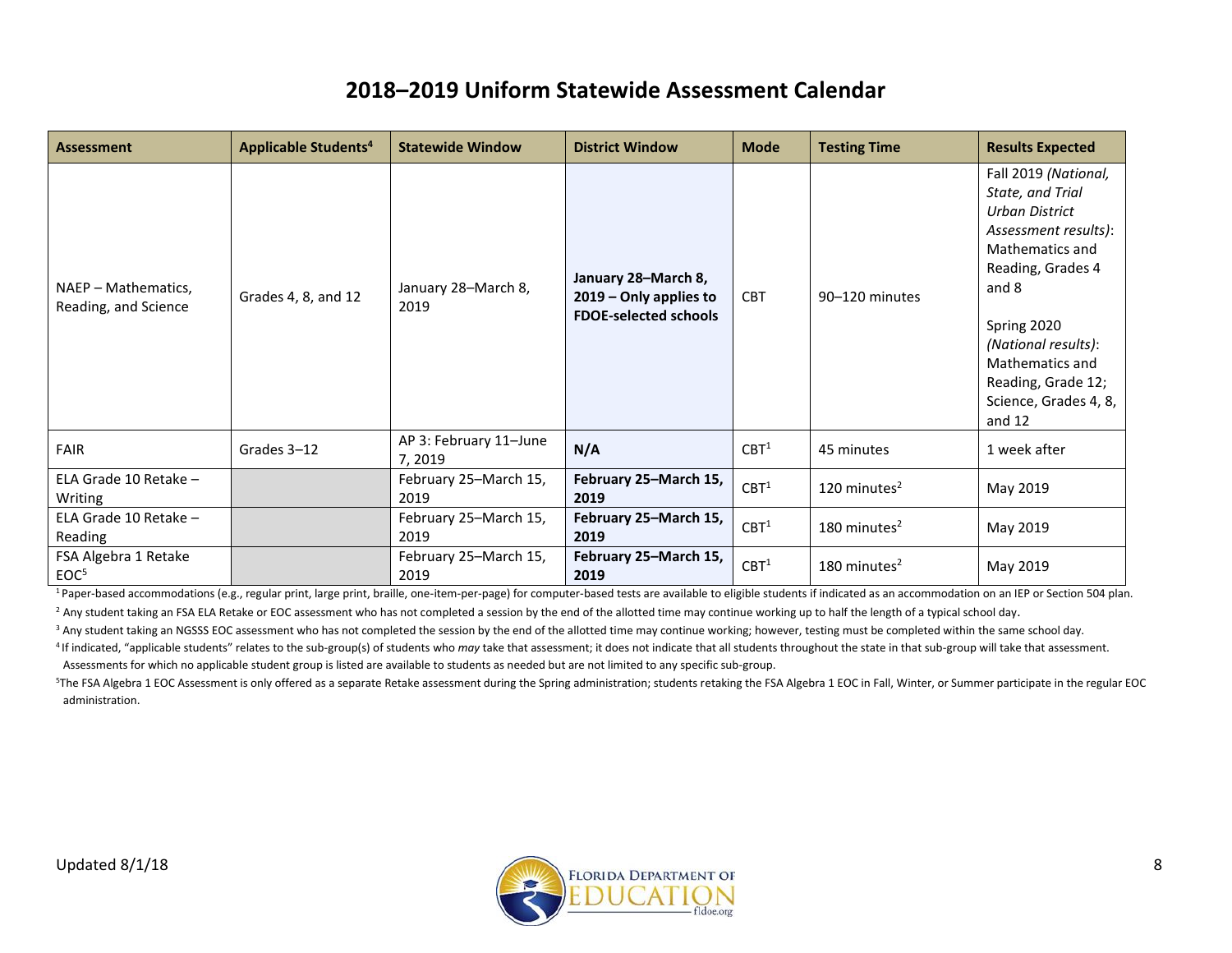#### **5. District-Required Assessment Information**

Complete the table below with assessments that are required for all schools in your district.

| <b>Assessment</b>                                        | <b>Students to Be Tested</b> | <b>District Window</b>            | <b>Mode</b> | <b>Testing Time</b> | <b>Results Expected</b> |
|----------------------------------------------------------|------------------------------|-----------------------------------|-------------|---------------------|-------------------------|
| <b>District Writing Assessment</b><br>Round 1            | Grades 6-10                  | August 13 - 29, 2018              | PBT         | Up to 120 minutes   | 9/12/2018               |
| <b>STAR Early Literacy</b><br><b>Assessment Period 1</b> | Grades 1-2                   | August 15 - September 14,<br>2018 | <b>CBT</b>  | 20 minutes          | Instantly               |
| <b>STAR Reading</b><br>Assessment Period 1               | Grades 3-8                   | August 15 - September 14,<br>2018 | <b>CBT</b>  | 20 minutes          | Instantly               |
| <b>STAR Math</b><br><b>Assessment Period 1</b>           | Grades 3-8                   | August 15 - September 14,<br>2018 | <b>CBT</b>  | 20 minutes          | Instantly               |
| <b>District Writing Assessment</b><br>Round 1            | Grades 4-5                   | September 26 - October 2,<br>2018 | PBT         | Up to 120 minutes   | 10/15/2018              |
| <b>District Writing Workshop</b>                         | Grade 3                      | October 3 - November 16,<br>2018  | PBT         | Up to 120 minutes   | 12/1/2018               |
| <b>District Writing Assessment</b><br>Round 2            | Grades 6-10                  | October 16 - 31, 2018             | CBT/PBT     | Up to 120 minutes   | 11/16/2018              |
| <b>District Writing Assessment</b><br>Round 2            | Grades 4-5                   | November 8-16, 2018               | <b>PBT</b>  | Up to 120 minutes   | 11/30/2018              |
| <b>STAR Early Literacy</b><br><b>Assessment Period 2</b> | Grades K-2                   | December 3-21, 2018               | <b>CBT</b>  | 20 minutes          | Instantly               |
| <b>STAR Reading</b><br><b>Assessment Period 2</b>        | Grades 3-8                   | December 3-21, 2018               | <b>CBT</b>  | 20 minutes          | Instantly               |
| <b>STAR Math</b><br><b>Assessment Period 2</b>           | Grades 3-8                   | December 3-21, 2018               | <b>CBT</b>  | 20 minutes          | Instantly               |